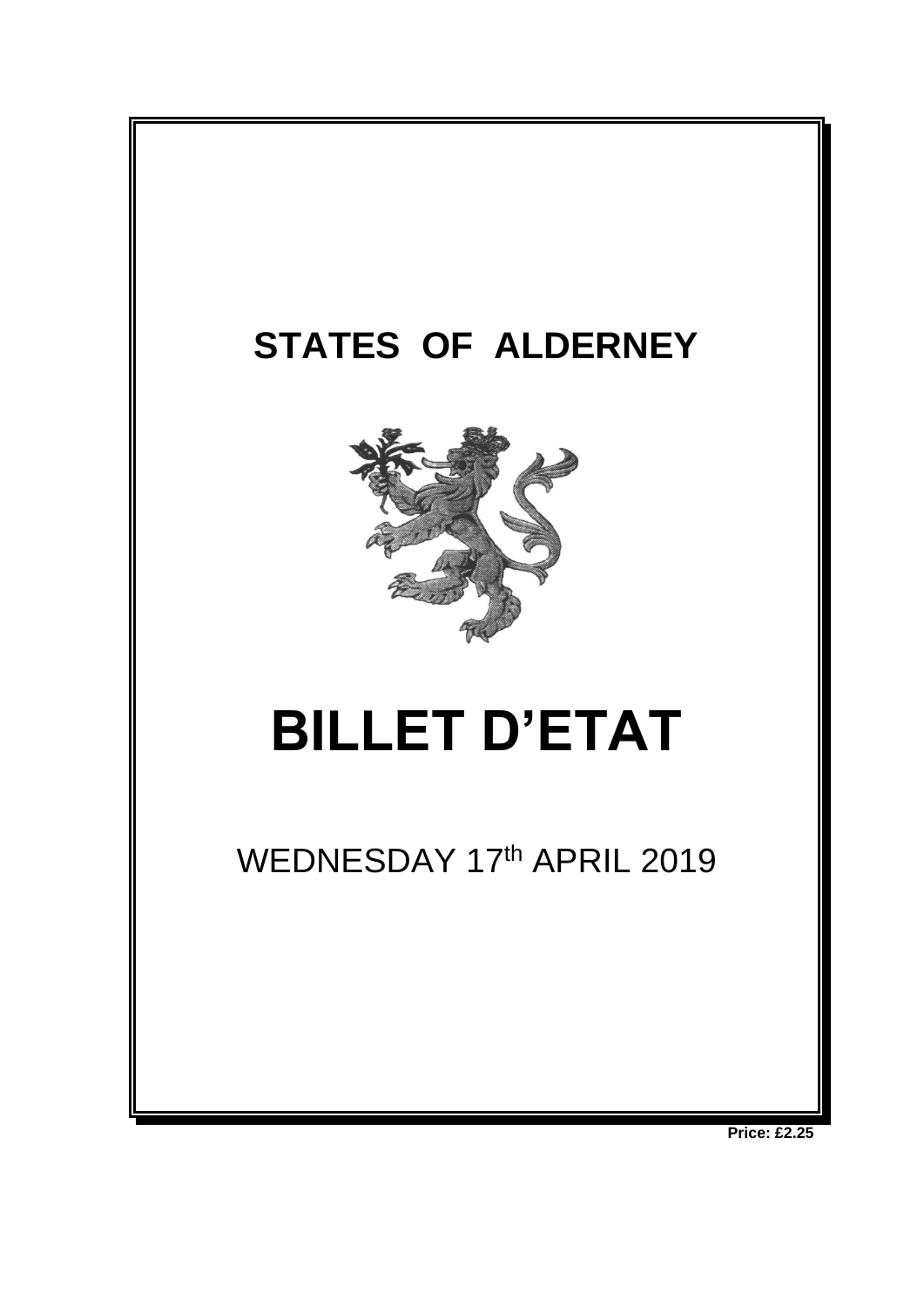# **STATES OF ALDERNEY**

### **BILLET D'ETAT**

# **FOR WEDNESDAY 17 TH APRIL 2019**

Members of the States:

I have the honour to inform you that the Meeting of the States will be held at 5:30 pm on Wednesday 17<sup>th</sup> April 2019. This will be preceded by the People's Meeting, which will be held on Wednesday 10 th April 2019 at 7:00 pm in the Island Hall.

> W Stuart Trought President

#### **Item l The European Communities (Food and Feed Controls) (Alderney) Ordinance, 2019**

The following letter was received from Mr Dent, Chairman of the Policy and Finance Committee:-

*"The European Communities (Food and Feed Controls) (Alderney) Ordinance, 2019 (2019 Ordinance) has been drafted in consequence of the withdrawal of the United Kingdom from the European Union.*

*The 2019 Ordinance will replace the European Communities (Food and Feed Controls) (Alderney) Ordinance, 2017 and will bring Alderney in alignment with European Union (EU) and United Kingdom food and feed safety legislation and apply EU food and feed controls in Alderney taking into account the United Kingdom's planned departure from the EU (Brexit).*

*The key amendments relate to the removal of exemptions from the requirement for certain food and feed business operators to obtain an approval; revised enforcement powers and procedures to align more closely with powers and procedures in food safety legislation in force in England; updating of references to EU Regulations; alignment of food temperature controls with controls in force in England; provision for "approved examiners" and "designated laboratories" to be those examiners and laboratories qualified or appointed under food safety legislation in England; and provision for references in EU food and feed controls applied in Alderney to have effect as references to a Member State of the European Union, a competent authority, placing things on the market, or the Community or the European Union include a reference to Alderney, as well as Guernsey, Sark and any other country or territory, if prescribed by regulations made by the Committee for Health & Social Care.*